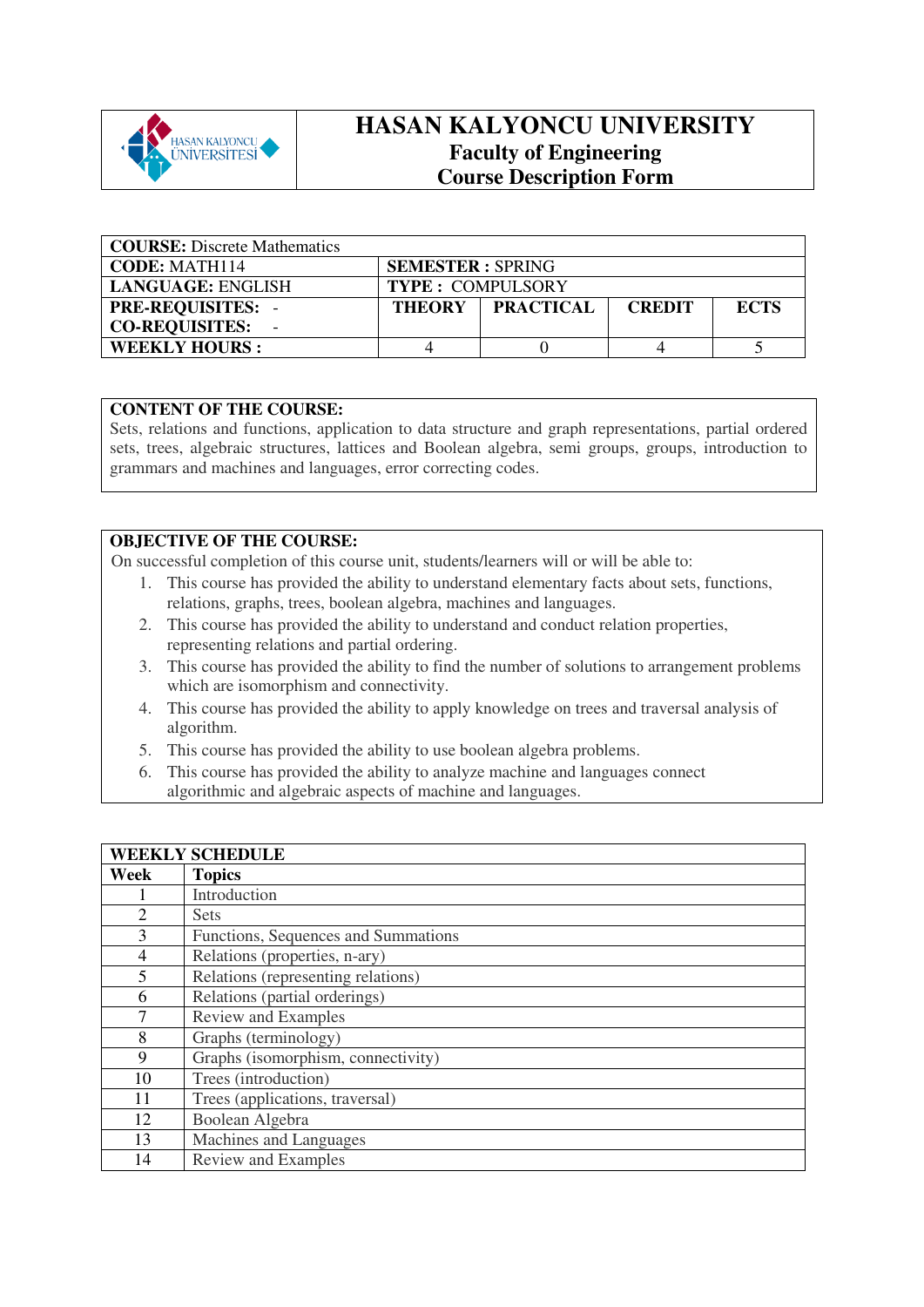**TEXTBOOK:** Discrete Mathematics and Its Applications, Kenneth Rosen Seventh Edition, 2012, McGrawHill.

**REFERENCE BOOKS:** Discrete and Combinatorial Mathematics 5th ed - R. Grimaldi.

| <b>EVALUATION SYSTEM:</b>    |                 |                |
|------------------------------|-----------------|----------------|
| <b>IN-TERM STUDIES</b>       | <b>QUANTITY</b> | PERCENTAGE (%) |
| Midterm Exam                 |                 | 30             |
| Homework                     |                 | 0              |
| Laboratory works             |                 | $\Omega$       |
| Quiz                         | 10              | 30             |
| Final Exam                   |                 | 40             |
| <b>TOTAL</b>                 | 12              | 100            |
| <b>CONTRIBUTION OF</b>       | 11              | 60             |
| <b>INTERM STUDIES TO</b>     |                 |                |
| <b>OVERALL GRADE</b>         |                 |                |
| <b>CONTRIBUTION OF FINAL</b> |                 | 40             |
| <b>EXAMINATION TO</b>        |                 |                |
| <b>OVERALL GRADE</b>         |                 |                |
| <b>TOTAL</b>                 | 12              | 100            |

| <b>COURSE CATEGORY:</b>        | PERCENTAGE (%) |
|--------------------------------|----------------|
| Mathematics and Basic Sciences | 80             |
| Engineering                    | 20             |
| <b>Engineering Design</b>      |                |
| Social Sciences                |                |

| <b>TABLE OF ECTS / WORKLOAD:</b>                           |                 |                           |                          |
|------------------------------------------------------------|-----------------|---------------------------|--------------------------|
| <b>Activities</b>                                          | <b>QUANTITY</b> | <b>Duration</b><br>(Hour) | <b>Total</b><br>Workload |
| <b>Course Duration</b>                                     | 13              |                           | 52                       |
| Hours for off-the-classroom study (Pre-study,<br>practice) | 14              | 6                         | 70                       |
| Laboratory works                                           | $\Omega$        |                           | 0                        |
| Mid-term                                                   |                 | $\overline{2}$            | $\overline{2}$           |
| Final examination                                          |                 | $\mathfrak{D}$            | $\mathfrak{D}$           |
| Homework                                                   |                 |                           | 0                        |
| Quiz                                                       | 10              | 0.5                       | 5                        |
| <b>Total Work Load</b>                                     |                 |                           | 145                      |
| <b>Total Work Load / 30</b>                                |                 |                           | 4,83                     |
| <b>ECTS Credit of the Course</b>                           |                 |                           | 5                        |

|                 | PO <sub>1</sub> | PO <sub>2</sub> | PO <sub>3</sub> | PO <sub>4</sub> | PO <sub>5</sub> | PO <sub>6</sub> | <b>PO7</b> | PO <sub>8</sub> | PO <sub>9</sub> | <b>PO10</b> | <b>PO11</b> |
|-----------------|-----------------|-----------------|-----------------|-----------------|-----------------|-----------------|------------|-----------------|-----------------|-------------|-------------|
| LO1             |                 |                 |                 |                 |                 |                 |            |                 |                 |             |             |
| LO2             |                 |                 |                 |                 |                 |                 |            |                 |                 |             |             |
| LO <sub>3</sub> |                 |                 |                 |                 |                 |                 |            |                 |                 |             |             |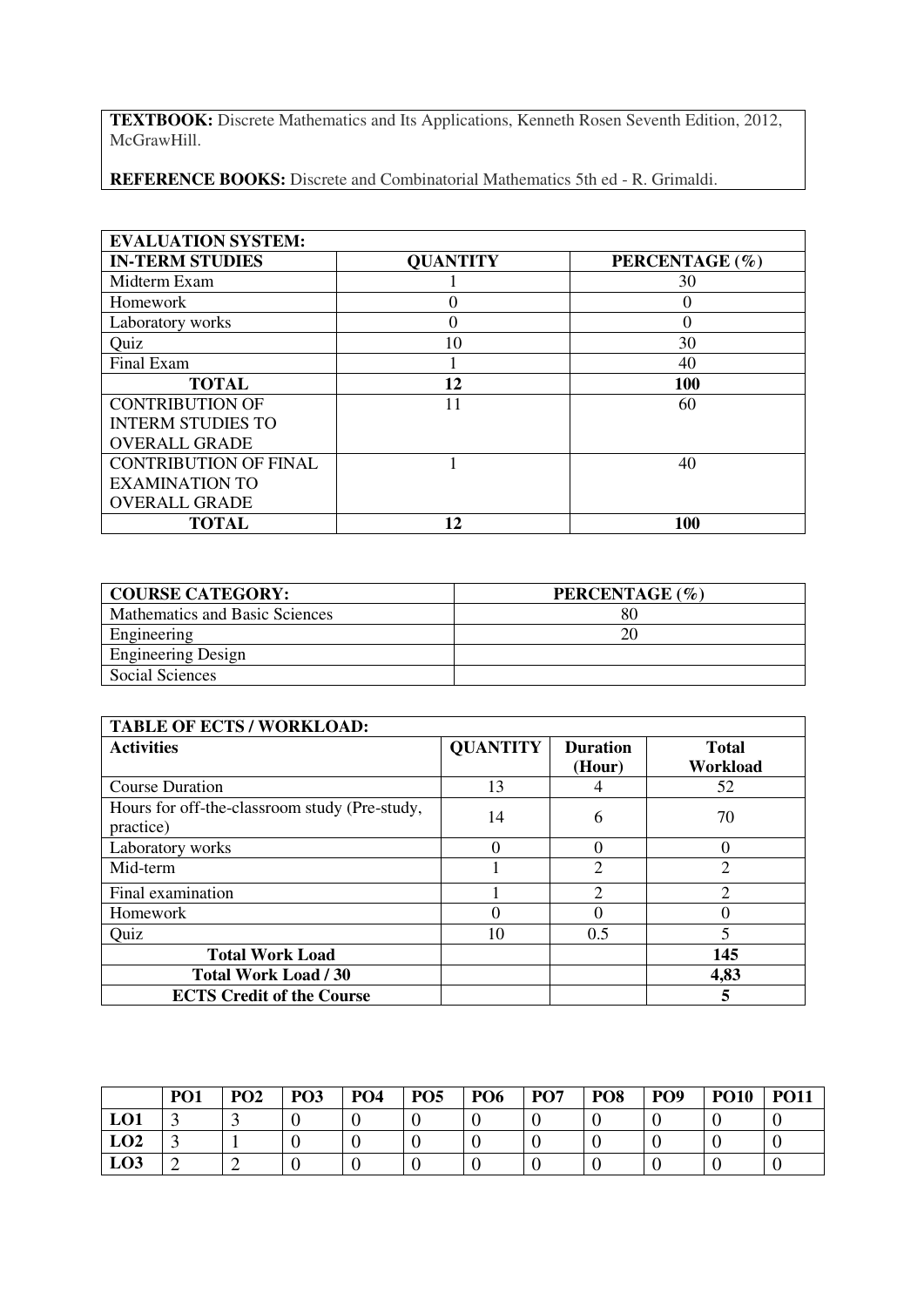| LO4                                            |  |  |  |  |  |  |  |  |  |
|------------------------------------------------|--|--|--|--|--|--|--|--|--|
| LO5                                            |  |  |  |  |  |  |  |  |  |
| LO6                                            |  |  |  |  |  |  |  |  |  |
| PO: Program Outcomes   LO: Learning Outcomes   |  |  |  |  |  |  |  |  |  |
| Values: 0: None   1: Low   2: Medium   3: High |  |  |  |  |  |  |  |  |  |

| <b>INSTRUCTOR(S):</b>         | Asst. Prof. Dr. Ulas GÜLEC |
|-------------------------------|----------------------------|
| <b>FORM PREPARATION DATE:</b> | 23.05.2019                 |

| <b>LEARNING OUTCOMES OF THE</b><br><b>COURSE:</b>                                                                                                                                           | <b>PROGRAM OUTCOMES:</b>                                                                                                                                                                                                                                                                                                                                                                                                                                                                                                                                                                                                                                                                                                                                                                                                                                                                                                                                                                                                                              |
|---------------------------------------------------------------------------------------------------------------------------------------------------------------------------------------------|-------------------------------------------------------------------------------------------------------------------------------------------------------------------------------------------------------------------------------------------------------------------------------------------------------------------------------------------------------------------------------------------------------------------------------------------------------------------------------------------------------------------------------------------------------------------------------------------------------------------------------------------------------------------------------------------------------------------------------------------------------------------------------------------------------------------------------------------------------------------------------------------------------------------------------------------------------------------------------------------------------------------------------------------------------|
| <b>LO1:</b> This course has provided the ability to<br>elementary facts<br>understand<br>about<br>sets,<br>functions, relations, graphs, trees, boolean<br>algebra, machines and languages. | PO1: Adequate knowledge in mathematics, science<br>and engineering subjects pertaining to the relevant<br>discipline; ability to use theoretical and applied<br>knowledge in these areas in complex engineering<br>problems.                                                                                                                                                                                                                                                                                                                                                                                                                                                                                                                                                                                                                                                                                                                                                                                                                          |
| This course has provided the ability to<br>LO2:<br>understand and conduct relation properties,<br>representing relations and partial ordering.                                              | PO2: Ability to identify, formulate, and solve<br>complex engineering problems; ability to select and<br>apply proper analysis and modeling methods for this<br>purpose.<br>PO3: Ability to design a complex system, process,                                                                                                                                                                                                                                                                                                                                                                                                                                                                                                                                                                                                                                                                                                                                                                                                                         |
| LO3:<br>This course has provided the ability to<br>find the number of solutions to arrangement<br>isomorphism<br>problems<br>which<br>are<br>and<br>connectivity.                           | device or product under realistic constraints and<br>conditions, in such a way as to meet the desired<br>result; ability to apply modern design methods for<br>this purpose.<br>PO4: Ability to devise, select, and use modern                                                                                                                                                                                                                                                                                                                                                                                                                                                                                                                                                                                                                                                                                                                                                                                                                        |
| This course has provided the ability to<br>LO4:<br>apply knowledge on trees and traversal analysis<br>of algorithm.                                                                         | techniques and tools needed for analyzing and<br>solving complex problems encountered in<br>engineering practice; ability to employ information<br>technologies effectively.<br>PO5: Ability to design and conduct experiments,                                                                                                                                                                                                                                                                                                                                                                                                                                                                                                                                                                                                                                                                                                                                                                                                                       |
| <b>LO5:</b> This course has provided the ability to use<br>boolean algebra problems.                                                                                                        | gather data, analyze and interpret results for<br>investigating complex engineering problems or<br>discipline specific research questions.                                                                                                                                                                                                                                                                                                                                                                                                                                                                                                                                                                                                                                                                                                                                                                                                                                                                                                            |
| This course has provided the ability to<br>LO6:<br>languages<br>machine<br>and<br>analyze<br>connect<br>algorithmic and algebraic aspects of machine<br>and languages.                      | PO6: Ability to work efficiently in intra-disciplinary<br>and multi-disciplinary teams; ability to work<br>individually.<br>PO7: Ability to communicate effectively in Turkish,<br>both orally and in writing; knowledge of a minimum<br>of one foreign language; ability to write effective<br>reports and comprehend written reports, prepare<br>design and production reports, make effective<br>presentations, and give and receive clear and<br>intelligible instructions.<br>PO8: Recognition of the need for lifelong learning;<br>ability to access information, to follow developments<br>in science and technology, and to continue to educate<br>him/herself.<br>PO9: Consciousness to behave according to ethical<br>principles and professional and ethical responsibility;<br>knowledge on standards used in engineering practice.<br>PO10: Knowledge about business life practices such<br>as project management, risk management, and<br>change management; awareness in entrepreneurship,<br>innovation; knowledge about sustainable |